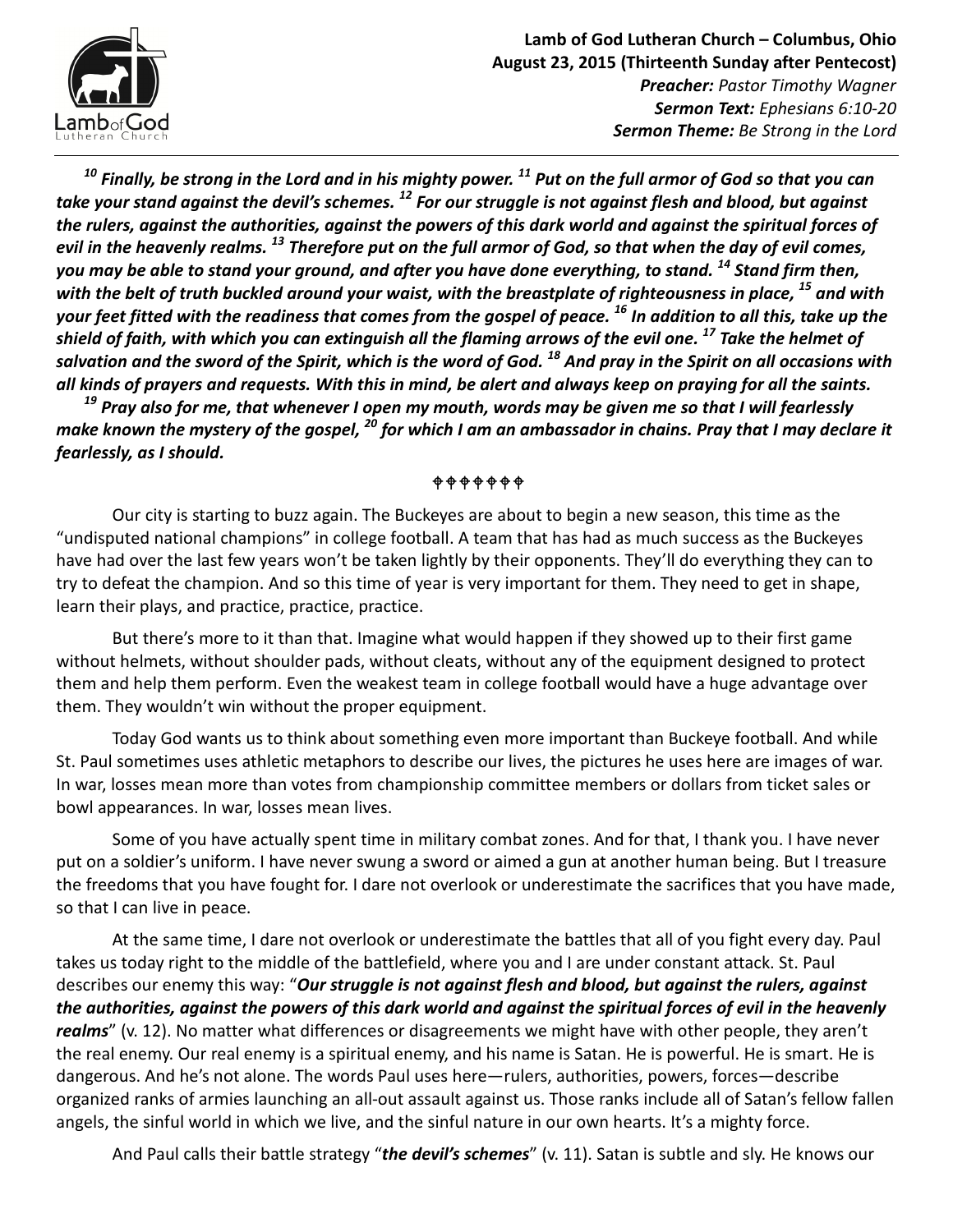weaknesses and exploits them. If your weakness is greed and discontentment, he'll dangle that advertisement before your eyes or point out what your neighbor has that you don't. If your weakness is lust, he'll surround you with the kind of people that catch your eye or remind you that you can see them with a quick search of the internet. If you struggle with gossip, he'll help to keep you informed with the juicy bits of information that make conversations interesting.

I don't know the exact temptations that you deal with day in and day out. But I know that the devil plots against you, just as he does against me—at home or at work, at church or at school, when you are reading your Bible or sharing your faith, or when you are reading a magazine or sharing a cup of coffee, when you are doing the things you love or doing the things you do only because you have to. He sees your weaknesses, and he attacks. And he attacks. And he attacks.

And if he doesn't get you to stumble, he doesn't give up. Instead, he hurls the flaming arrow of pride at you, pointing out how much better you are than those others, who did sin. If he does trip you up, he aims the fiery arrow of despair at you, hinting that you can't be a Christian and do the things you've done, that you can't commit as many sins as you have and expect God to keep forgiving you. His hope is that, even if those arrows don't make a direct hit every time, the fire will spread, eventually destroying you and your relationship with your God.

On your own, you're a goner. We can't defend ourselves against an enemy that is as determined and experienced and powerful as the devil, especially as he teams up with our sinful hearts and with the corrupt world we call home. But every time we give in to temptation, we have no one to blame but ourselves, and no outcome to expect but God's eternal punishment for insubordination and rebellion.

Paul wrote these words to warn us, but he didn't write them to frighten us. Instead, he wanted to encourage and equip us for the battles we fight in our hearts every day. He wrote, "Be strong in the Lord and in his mighty power" (v. 10).

Our strength is not in ourselves. It is in our Lord. And our Lord is Jesus Christ. I may not have faced all of the temptations that you have, and you may not have faced all of the temptations that I have. But the Bible says that Jesus "has been tempted in every way, just as we are—yet was without sin" (Hebrews 4:15). Satan unleashed all of his forces, when Jesus came into the world. He held nothing back. Every arrow in his quiver, every bullet in his chamber, every bomb in his arsenal, he hurled at Jesus. If he could get him to give in just once, in just one moment of weakness, Satan would win, and we would become his eternal prisoners of war. But Jesus deflected every arrow, avoided every bullet, and diffused every bomb. And, with his sinless death and glorious resurrection to life, he crushed the head of our enemy once and for all.

But here's the best part. He takes his battle armor, and he gives it to us to wear. He fits us with the belt of truth to turn back the devil's lies. He hangs over our hearts the breastplate of his righteousness, his perfect life to defend us against the devil's charges of guilt and unworthiness. He straps on our feet the sandals of gospel peace to calm our hearts when the devil casts a shadow of doubt and uncertainty over us. He puts on our arm the shield of faith, that confidence in Jesus' victory over sin and death that fends off both pride and despair. On our heads, he places that helmet of salvation, crowning us with the rescue that only he could achieve. And finally, he wraps our hand around the very same weapon with which he fought off every one of Satan's attacks—"the sword of the Spirit, which is the word of God" (v. 17).

Dear friends, be strong in the Lord. The full armor of God is yours. And it's all gospel armor. Every piece is connected to what Jesus accomplished for you in his own victory against the devil's schemes. The Holy Spirit dressed you for battle in your baptism. He teaches you how to use your armor, as you watch Jesus fight for you and listen to his encouragement in his Word. And by that same powerful Word, he stands with you, fights for you, and keeps you in him, where neither death nor the devil can reach you.

So, "Put on the full armor of God so that you can take your stand against the devil's schemes" ( $v. 11$ ). The battle never stops. "The fight is fierce, the warfare long" (CW 551, st. 5). Keep that armor on, "so that when the day of evil comes, you may be able to stand your ground, and after you have done everything, to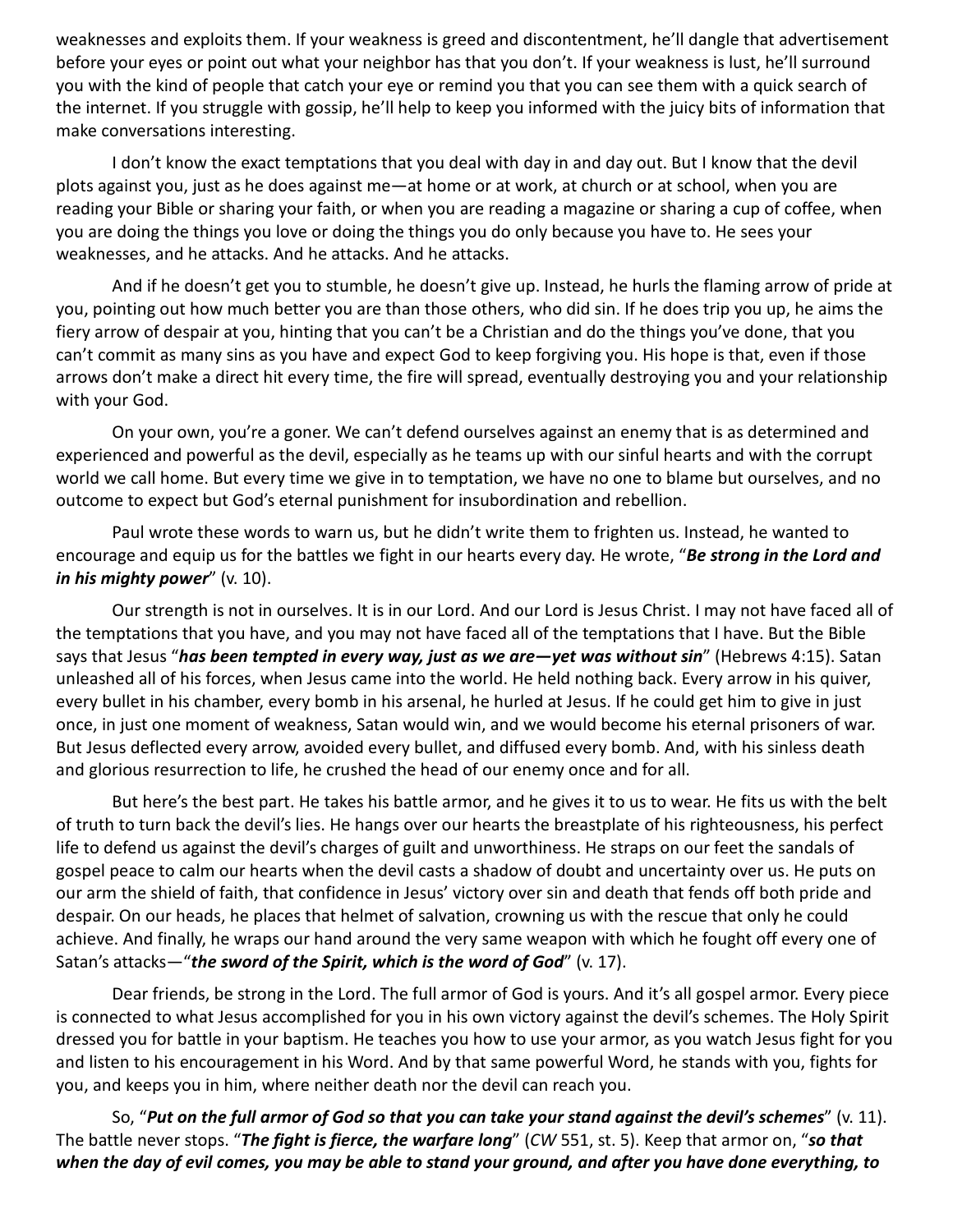stand" (v. 13). The day of evil is every day you face temptation—every day of your life. But with the gospel armor of strength and grace, you can overcome temptation. And when your life on earth is over and the war is ended, you will stand in victory with Jesus—his victory for you.

There's one more powerful tool he gives us for the battle. And that's prayer. Like the rest of the gospel armor, its power is in him who has overcome the devil. Paul encourages us not only to pray for ourselves in the hour of battle, but to pray for our fellow soldiers in the trenches of spiritual warfare and to pray for all who proclaim the glorious gospel by which the hearts of believers are defended from all of Satan's attacks. This wonderful gift of prayer reminds us that we don't fight alone. No, we have a God who hears our prayers and defends his people from the devil's deadly assaults. Armed with prayer, we are strong in the Lord.

Fellow soldiers of the cross, no matter how weak or defeated you feel on a daily basis, your strength is in the Lord, and his victory is your victory. And so, "fight the good fight with all your might," knowing that "Christ is your strength and Christ your light" (CW 457, st. 1). "Stand up, stand up for Jesus! The strife will not be long; This day the noise of battle, The next, the victor's song" (CW 474, st. 4). Be strong in the Lord. Our enemy is real and dangerous. But in Christ he is defeated. And, in his armor, you stand victorious. Amen.

To him who overcomes, I will give the right to sit with me on my throne, just as I overcame and sat down with my Father on his throne. Amen. (Revelation 3:21)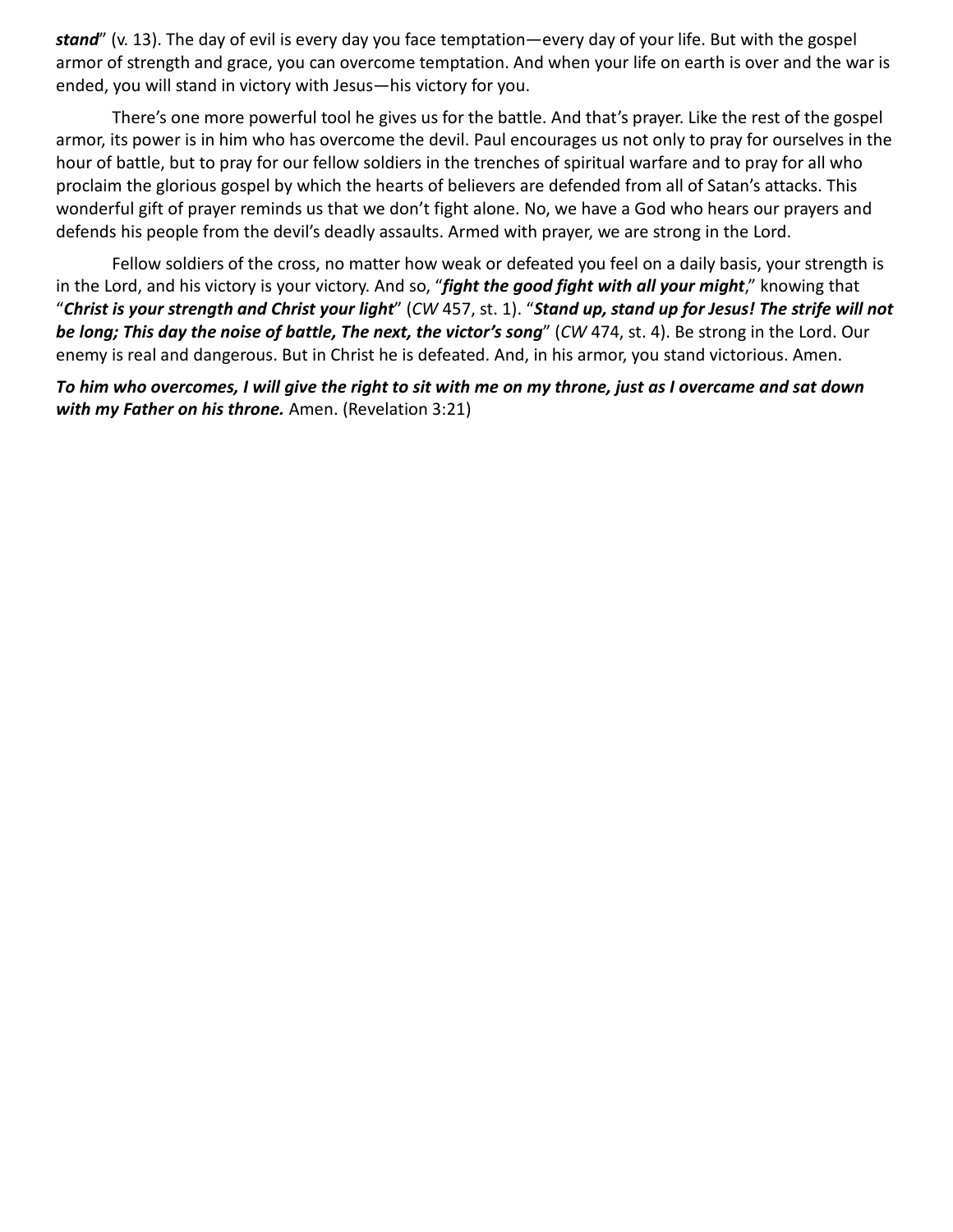## 2 Kings 11:1-3,12-18

 $<sup>1</sup>$  When Athaliah the mother of Ahaziah saw that her son was dead, she proceeded to destroy the whole</sup> royal family. <sup>2</sup> But Jehosheba, the daughter of King Jehoram and sister of Ahaziah, took Joash son of Ahaziah and stole him away from among the royal princes, who were about to be murdered. She put him and his nurse in a bedroom to hide him from Athaliah; so he was not killed.  $^3$  He remained hidden with his nurse at the temple of the LORD for six years while Athaliah ruled the land.

 $12$  Jehoiada brought out the king's son and put the crown on him; he presented him with a copy of the covenant and proclaimed him king. They anointed him, and the people clapped their hands and shouted, "Long live the king!"

 $13$  When Athaliah heard the noise made by the guards and the people, she went to the people at the temple of the Lorp. <sup>14</sup> She looked and there was the king, standing by the pillar, as the custom was. The officers and the trumpeters were beside the king, and all the people of the land were rejoicing and blowing trumpets. Then Athaliah tore her robes and called out, "Treason! Treason!"

 $15$  Jehoiada the priest ordered the commanders of units of a hundred, who were in charge of the troops: "Bring her out between the ranks and put to the sword anyone who follows her." For the priest had said, "She must not be put to death in the temple of the LORD." <sup>16</sup> So they seized her as she reached the place where the horses enter the palace grounds, and there she was put to death.

 $17$  Jehoiada then made a covenant between the LORD and the king and people that they would be the LORD's people. He also made a covenant between the king and the people. <sup>18</sup> All the people of the land went to the temple of Baal and tore it down. They smashed the altars and idols to pieces and killed Mattan the priest of Baal in front of the altars.

Then Jehoiada the priest posted guards at the temple of the LORD.

## Ephesians 6:10-20

 $10$  Finally, be strong in the Lord and in his mighty power.  $11$  Put on the full armor of God so that you can take your stand against the devil's schemes. <sup>12</sup> For our struggle is not against flesh and blood, but against the rulers, against the authorities, against the powers of this dark world and against the spiritual forces of evil in the heavenly realms. <sup>13</sup> Therefore put on the full armor of God, so that when the day of evil comes, you may be able to stand your ground, and after you have done everything, to stand. <sup>14</sup> Stand firm then, with the belt of truth buckled around your waist, with the breastplate of righteousness in place, <sup>15</sup> and with your feet fitted with the readiness that comes from the gospel of peace. <sup>16</sup> In addition to all this, take up the shield of faith, with which you can extinguish all the flaming arrows of the evil one. <sup>17</sup> Take the helmet of salvation and the sword of the Spirit, which is the word of God. <sup>18</sup> And pray in the Spirit on all occasions with all kinds of prayers and requests. With this in mind, be alert and always keep on praying for all the saints.

<sup>19</sup> Pray also for me, that whenever I open my mouth, words may be given me so that I will fearlessly make known the mystery of the gospel,  $^{20}$  for which I am an ambassador in chains. Pray that I may declare it fearlessly, as I should.

## Luke 12:49-53

 $49$  "I have come to bring fire on the earth, and how I wish it were already kindled!  $50$  But I have a baptism to undergo, and how distressed I am until it is completed! <sup>51</sup> Do you think I came to bring peace on earth? No, I tell you, but division. <sup>52</sup> From now on there will be five in one family divided against each other, three against two and two against three. <sup>53</sup> They will be divided, father against son and son against father, mother against daughter and daughter against mother, mother-in-law against daughter-in-law and daughter-in-law against